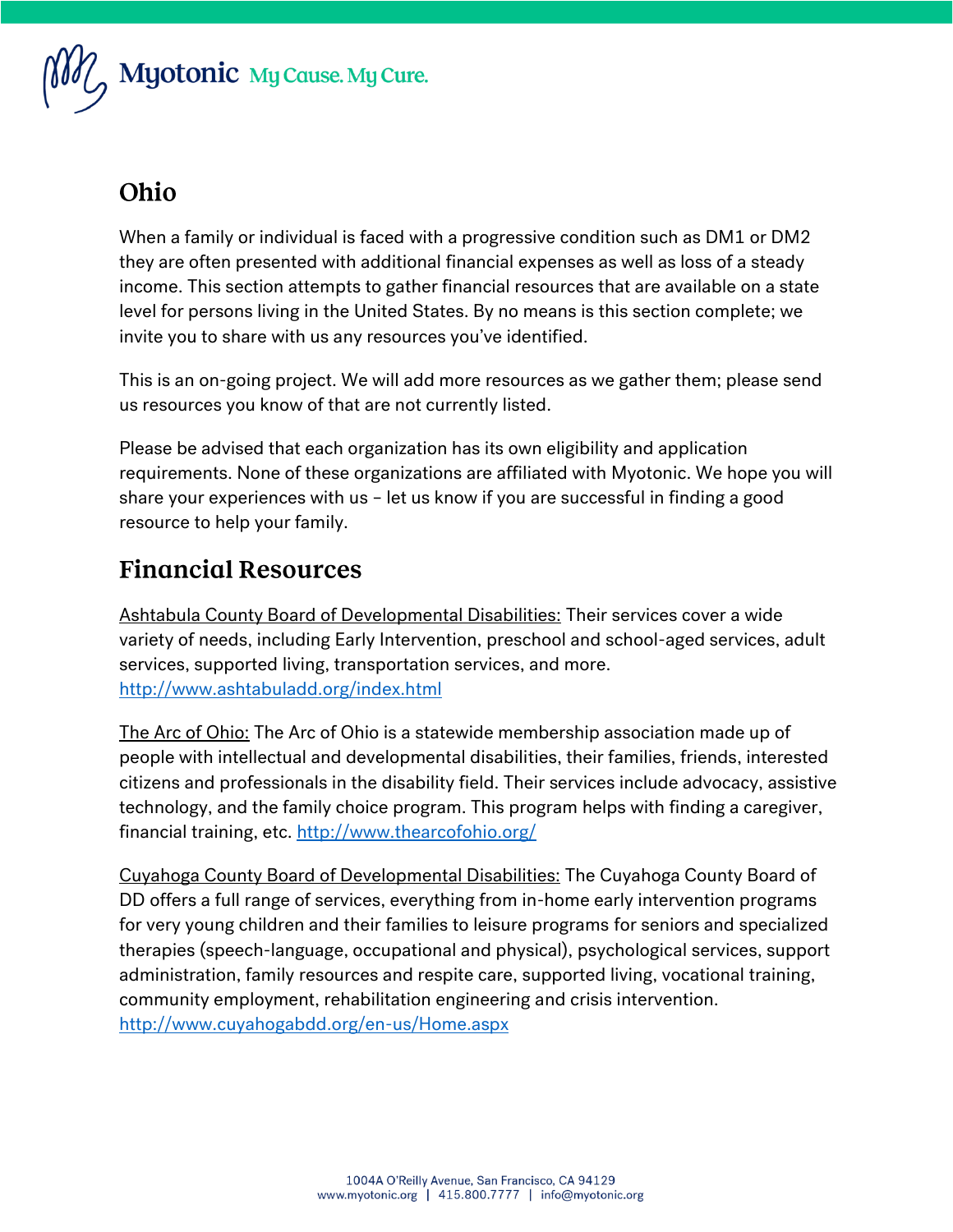

Disability Rights Ohio: This is a non-profit corporation with a mission to advocate for the human, civil and legal rights of people with disabilities in Ohio. They offer a wide variety of services, including benefits counseling, assistive technology, employment, housing, special education, and more.<http://www.disabilityrightsohio.org/>

Hattie Larlham: Hattie Larlham is a non-profit that was started by one woman to help the disabled. They offer many services, including medical, work training, pediatric, residential, respite and home care, recreational, and foster care. They hold several events a year, including a golf classic, friendship luncheon and more. <http://www.hattielarlham.org/>

LEADS: LEADS is a private non-profit corporation that provides immediate assistance and lasting solutions for people in need. Central Ohio citizens facing economic struggles will find a caring and helpful friend in LEADS. As well as spearheading programs such as Head Start, Weatherization, Home Repair, Utility Assistance, Affordable Housing, Neighborhood Service Centers, LEADS collaborates with other community organizations and programs[. http://www.leadscaa.org/](http://www.leadscaa.org/)

Ohio Early Intervention: Early Intervention (EI) is a statewide system that provides coordinated early intervention services to parents of eligible children under the age of three with developmental delays or disabilities. Every family served in EI will have a local EI team that consists of a service coordinator, service providers, and your family. <http://ohioearlyintervention.org/about>

Upreach LLC: Upreach supports people with a wide range of disabilities. They offer services including supported living, IO waivers, financial services, job coaching, and much more. They also have the Learning Never Ends program, which is a day program for all adults. They have classes on books, learning to use iPads, cooking, ASL, and more. <http://upreachgroup.com/>

Zane's Foundation: Zane's Foundation, Inc. is a non-profit 501(c) 3 organization. They help children and adults with special needs by educating their families about beneficial resources that will improve their loved one's academic achievement. They also assist with financial support. Financial support can be designated for things such as: camps, therapies, respite, assistive or adaptive equipment, communicative devices that help to meet daily challenges.<http://zanesfoundation.org/site/>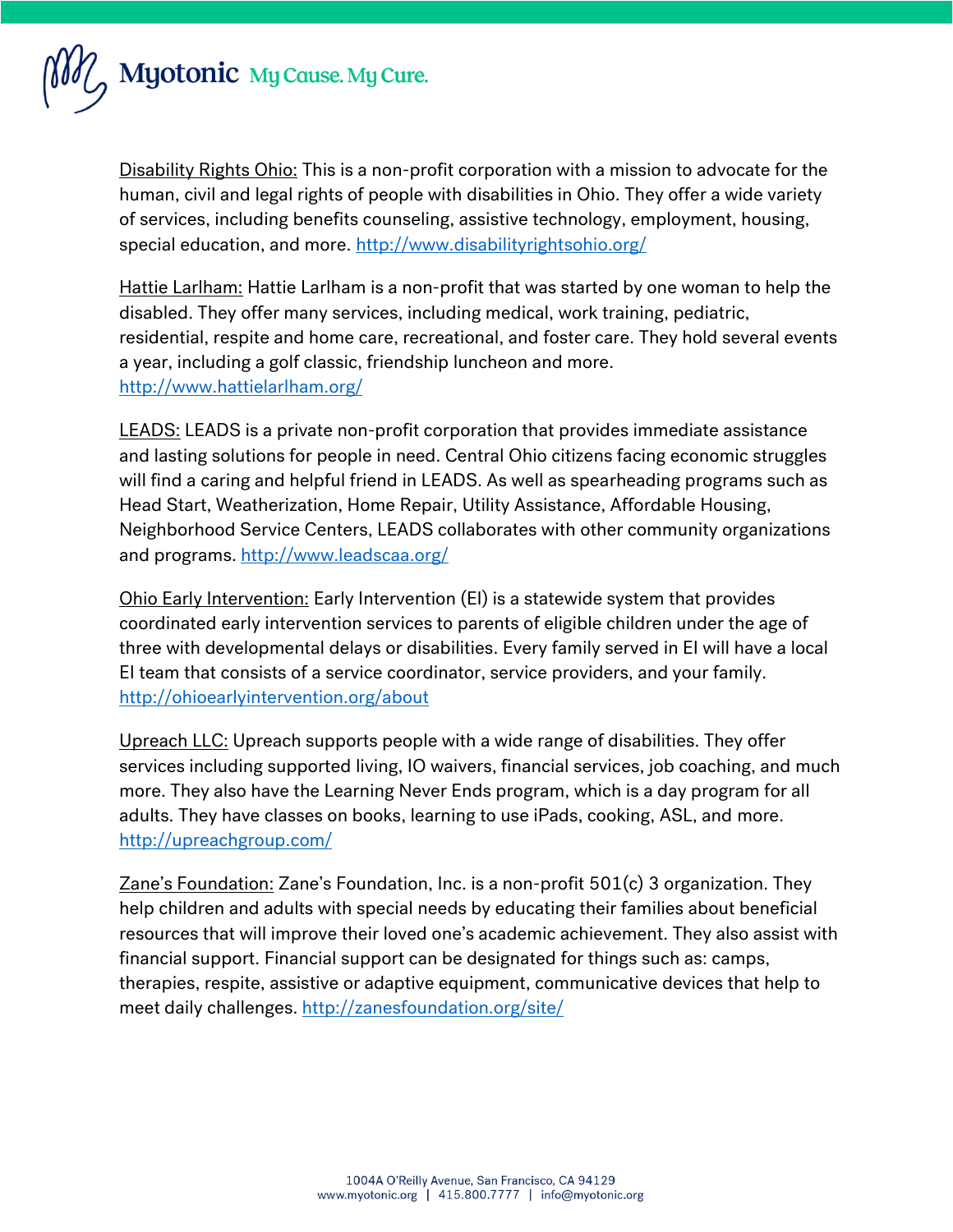

#### **Autism-Related Resources**

Abilities First: Abilities First provides resources for children with autism and other developmental disabilities, including the Autism Learning Center, therapy screenings, pediatric therapies, the Early Childhood Learning Center, therapies, and more. <http://www.abilitiesfirst.org/>

Achievement Centers for Children: The center's unique, comprehensive service model weaves together education and autism services, therapy services and the Intensive Therapy Clinic; recreation, camp and sports programs; and family support services to meet the needs of the entire family and provide the best outcomes. The agency serves children from birth through adulthood, with a special focus on children from birth through age five. They have locations in the East, Westlake, and Highland Hills. <https://milestones.org/resource/achievement-centers-for-children-east/> <https://milestones.org/resource/achievement-centers-for-children-westlake/> <https://milestones.org/resource/achievement-centers-for-children-highland-hills/>

Autism Society of Greater Cleveland: Offers support and information for families from diagnosis to adulthood through family support, seminars, community training and social opportunities for those affected with ASD. They also hold a monthly parent support group.<http://www.asgc.org/>

The Cleveland Clinic Children's Center for Autism: Their state-of-the-art autism facility is dedicated to treatment, education, and research for children, adolescents, young adults, and families dealing with ASD. They offer trainings, education, assessments, and individualized programs.

<https://my.clevelandclinic.org/pediatrics/departments/autism/autism-center>

OCALI: Ohio Center for Autism and Low Incidence (OCALI) serves families, educators, and professionals working with students with autism and low-incidence disabilities, including autism spectrum disorders, multiple disabilities, orthopedic impairments, other health impairments, and traumatic brain injuries. Their resources include research information, Autism information, a learning and education center, a family center, and more.<http://www.ocali.org/>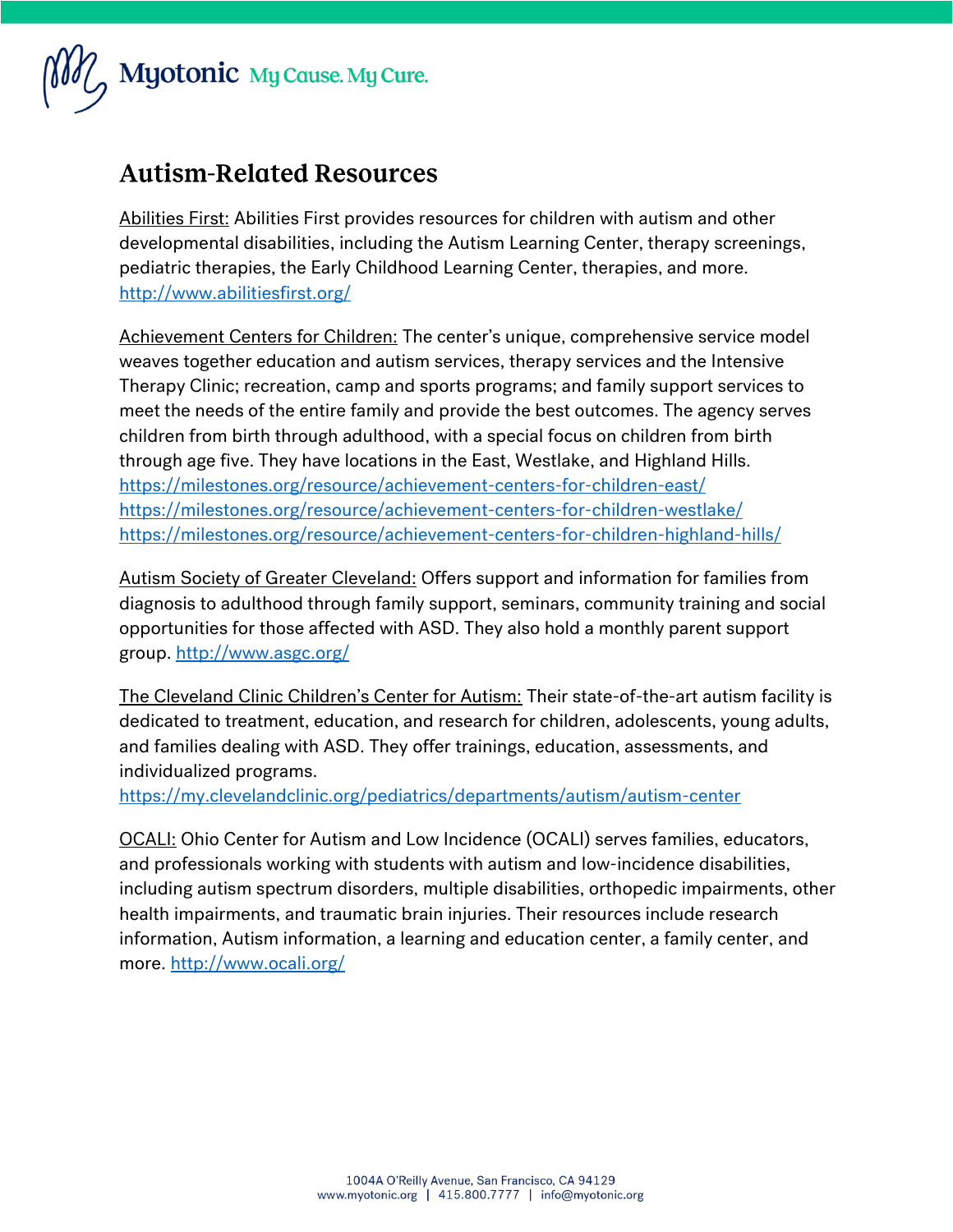

# **Caregivers and Respite**

Camp Cheerful's Summer Program: Camp Cheerful is a Day Camp for school age children with and without special needs. An intervention specialist and therapists design fun activities based on campers' interests and IEP goals. They offer extended care, summer overnight programs for school-aged children and adults, and an overnight weekend respite program every month.<http://www.achievementcenters.org/>

Stepping Stones: Stepping Stones provides year-round programs for families and kids of all ages with disabilities. They have scholarships and generally pride themselves on being affordable for all. Their programs include overnight and weekend respites for children and teens, summer camps, kids clubs, and more for all ages and families. <https://steppingstonesohio.org/>

# **Scholarships and Education**

The Ability Center Scholarship: Must have a permanent address in Lucas, Wood, Fulton, Henry, Ottawa, Defiance, Williams County in Ohio or in Monroe or Lenawee County in Michigan. [http://www.abilitycenter.org/we-can-help/programs/center](http://www.abilitycenter.org/we-can-help/programs/center-resources/scholarship-application/)[resources/scholarship-application/](http://www.abilitycenter.org/we-can-help/programs/center-resources/scholarship-application/)

Ohio Coalition for the Education of Children with Disabilities: The coalition aims to provide information and resources to parents in order to give all kids a proper education. They provide access to information about schools, reading help and information, and more. [http://www.ocecd.org](http://www.ocecd.org/)

Exercise and Outdoors Deepwood Foundation: The Deepwood foundation aims to empower those with disabilities. They offer many programs ranging from wheelchair access to camps and recreation. They also offer grants for community assistance. <http://deepwoodfoundation.org/index.html>

Special Kids Therapy (SKT): SKT helps special needs children with necessities and fun therapies that are not met by insurance, other charities, and/or government agencies. These include therapies such as animal, reflexology, massage, water, arts and crafts, and much more. SKT also offers financial assistance to families, a two-week summer camp every year, multiple "family activity days", scholarships, grants, and more. <http://specialkidstherapy.org/>